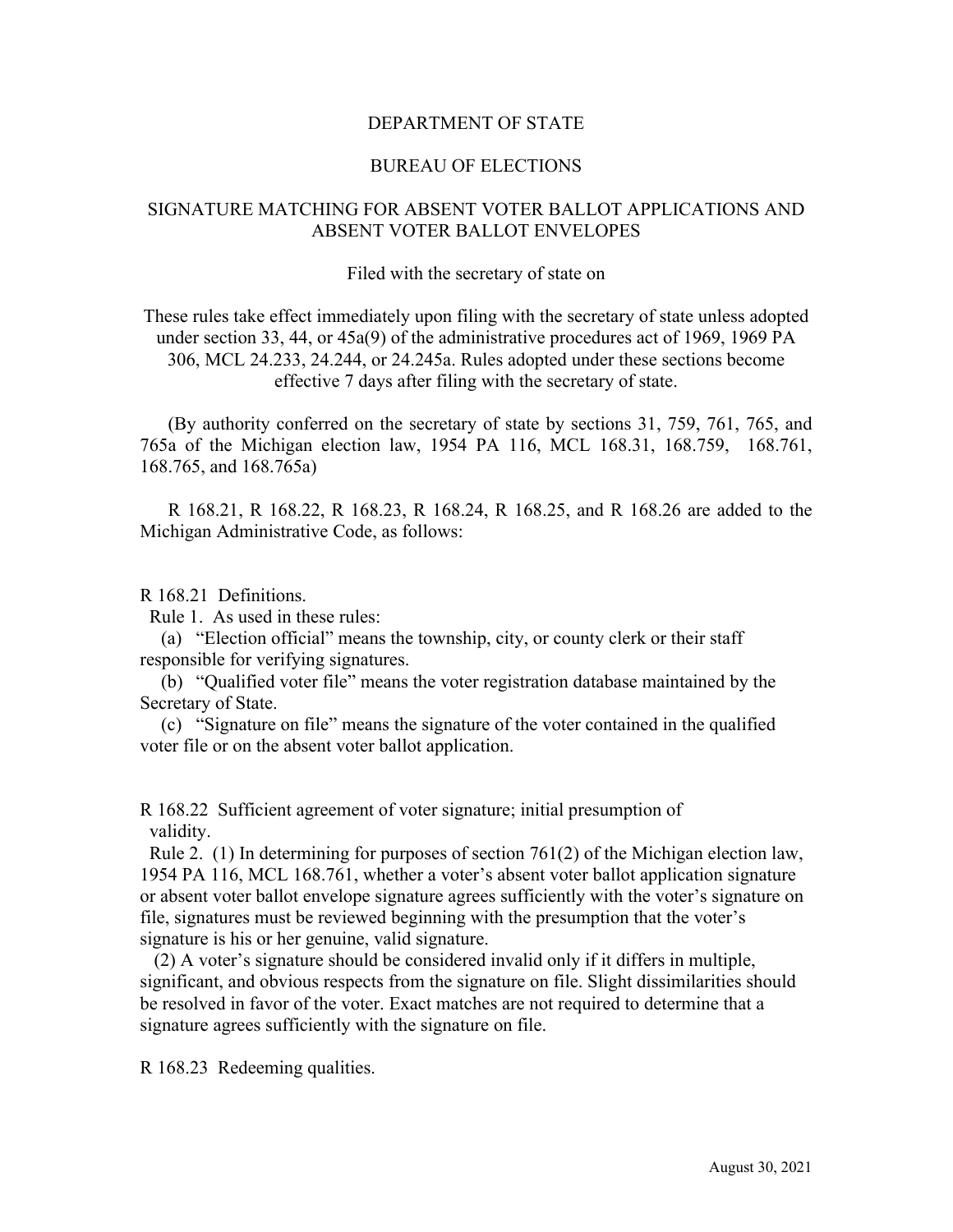Rule 3. (1) If there are any redeeming qualities in the absent voter ballot application signature or absent voter ballot envelope signature as compared to the signature on file, the signature must be treated as valid. The bureau of elections shall provide examples of signatures with redeeming qualities and questionable signatures.

(2) Redeeming qualities include, but are not limited to, the following:

(a) Similar distinctive flourishes.

(b) More matching features than nonmatching features.

 (c) Signature features do not match because it appears as if the voter's hand is trembling or shaking.

 (d) Only part of the signature matches the signature on file, for example, if only the first letters of the first and last name match.

(e) Signature is partially printed but partially matches the signature on file.

(f) Signature is a recognized diminutive of the voter's full legal name.

 (g) Signature omits a middle name, replaces a middle name with an initial, or replaces a middle initial with a name.

(h) Signature style has changed slightly from signature on file.

R 168.24 Explanations for differences in signatures.

 Rule 4. (1) Elections officials shall consider the following as possible explanations for the discrepancies in signatures:

 (a) Evidence of trembling or shaking in a signature could be health-related or the result of aging.

 (b) The voter may have used a diminutive of their full legal name, including, but not limited to, the use of initials, or the rearrangement of components of their full legal name, such as a reversal of first and last names, use of a middle name in place of a first name, or omitting a second last name.

(c) The voter's signature style may have changed slightly over time.

 (d) The signature on the absent voter ballot envelope or provisional ballot envelope may have been written in haste.

 (e) The surface of the location where the signature was made may have been rough, soft, uneven, or unstable.

(2) In addition to the characteristics listed in R  $168.23(2)(f)$  and (g), the elections official may also consider factors applicable to a particular voter, such as the age of the voter, the age of the signature or signatures contained in the voter's record, the possibility that the voter is disabled, the voter's primary language, and the quality of any digitized signature or signatures contained in the voter's record, and any other plausible reason given by the voter that satisfies the clerk when following up on a questionable signature.

R 168.25 Timing of signature review and notification.

 Rule 5. (1) If the absent voter ballot application or the absent voter ballot envelope is received at least 6 calendar days prior to the election, the clerk must notify the voter of issues with the voter's signature by the end of the next business day following receipt of the application or ballot envelope.